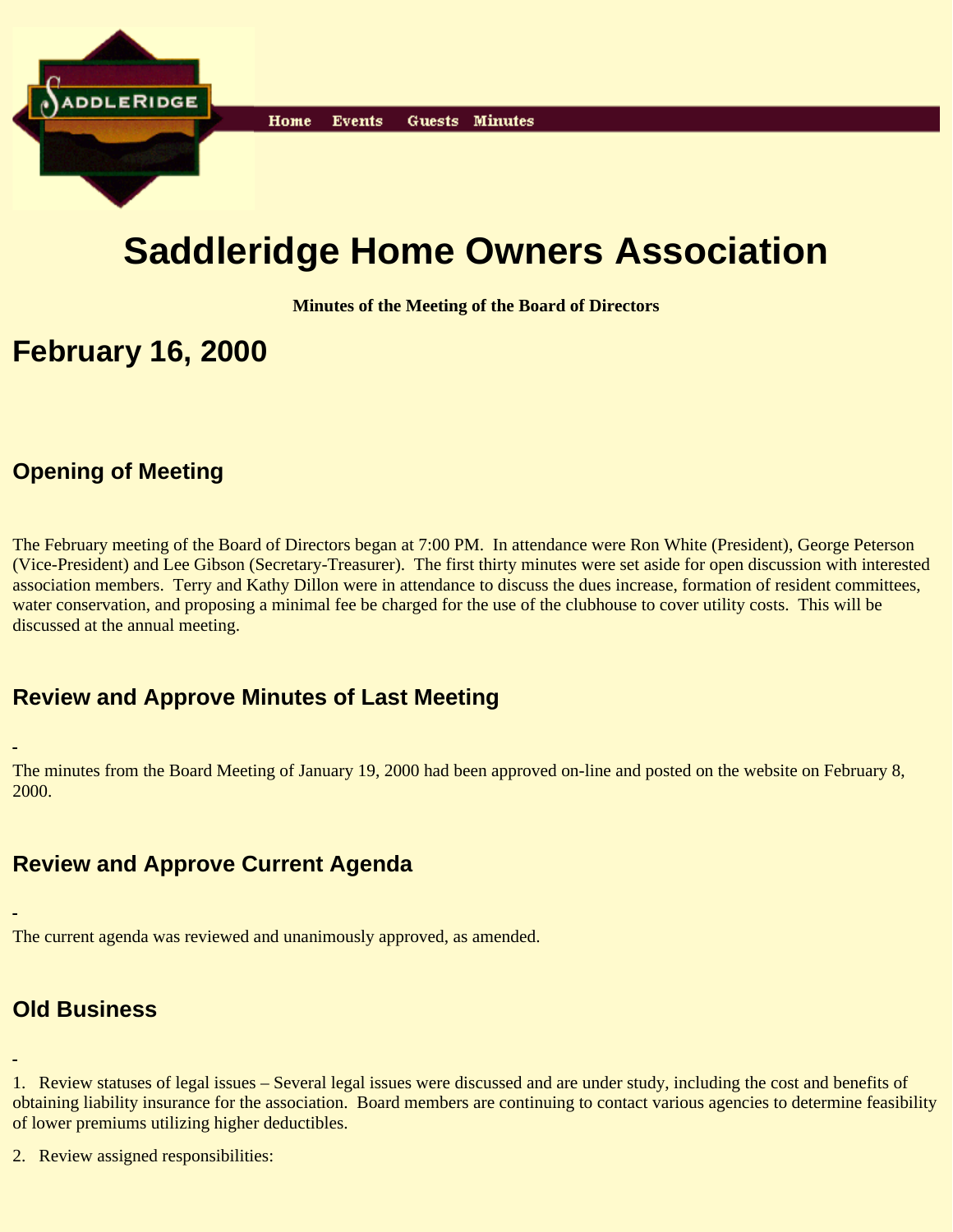A) Streets - Lee Gibson did report that she had observed unknown males stealing rocks and gave their license plate number to the Sheriff's Dept. for further review. Streets continue to remain in good condition. Lee will call Hays County to ascertain status of repair of broken barrier on Mission Trail.

B) Clubhouse – Barbara Wilson is obtaining bids to replace the locks at the clubhouse. George Peterson will follow up on the status of this proposal. The deposit for use of the clubhouse has increased from \$50.00 to \$125.00 and a sign has been posted at the clubhouse to this effect.

C) Grounds – The light on Pack Saddle was replaced by PEC and bulbs were replaced again at the south entrance.

D) Architectural Committee – George Peterson will follow-up with legal counsel on "fencing material requirements" outlined in Section 3.05 of the deed restrictions. Violators of sign restrictions have been identified. Letters will be sent to each of them shortly, i.e. No Trespassing or advertising signs. The Architectural Committee advised several vendors that no signs, other than real estate and landowner signs are allowed. Most of those have been removed.

# **E) Kent Black, Webmaster, has been paid all 1999 fees owed to him by the association. The board will also add the working budget and the deed restrictions to the web page to ensure residents have access to this information.**

# **F) Database – George Peterson is continuing to correct addresses for residents as notified.**

3. The broken fence at the south entrance is being repaired. Cecil

Gibson obtained the lumber and supplies and Duane Wilson is doing the repairs.

4. The Board approved calling PEC to install a vapor light at the

South entrance to ensure better security and minimize cost of constantly replacing existing spot light bulbs.

5. Ron White will contact owners of Lot 53 regarding use of water

for south entrance landscaping.

6. Collection of late dues for 1998 and 1999 will be handed over to

a collection agency to collect payments. Penalties and interest will be added. Ron White will determine the process to implement this procedure and associated fees. Delinquent owners names will be added to the website to ensure the HOA records are accurate. Lee Gibson will draft letters to all landowners who have not paid their 2000 dues by the end of February.

## **Review Monthly Financial Statements**

Lee Gibson presented the bank statement and reconciliation for review. The association has no outstanding debts other than normal trade accounts, which are paid as incurred. Lee also presented the 2000 Budget and the 1999 Profit and Loss Statement, which were approved, as amended, by the Board.